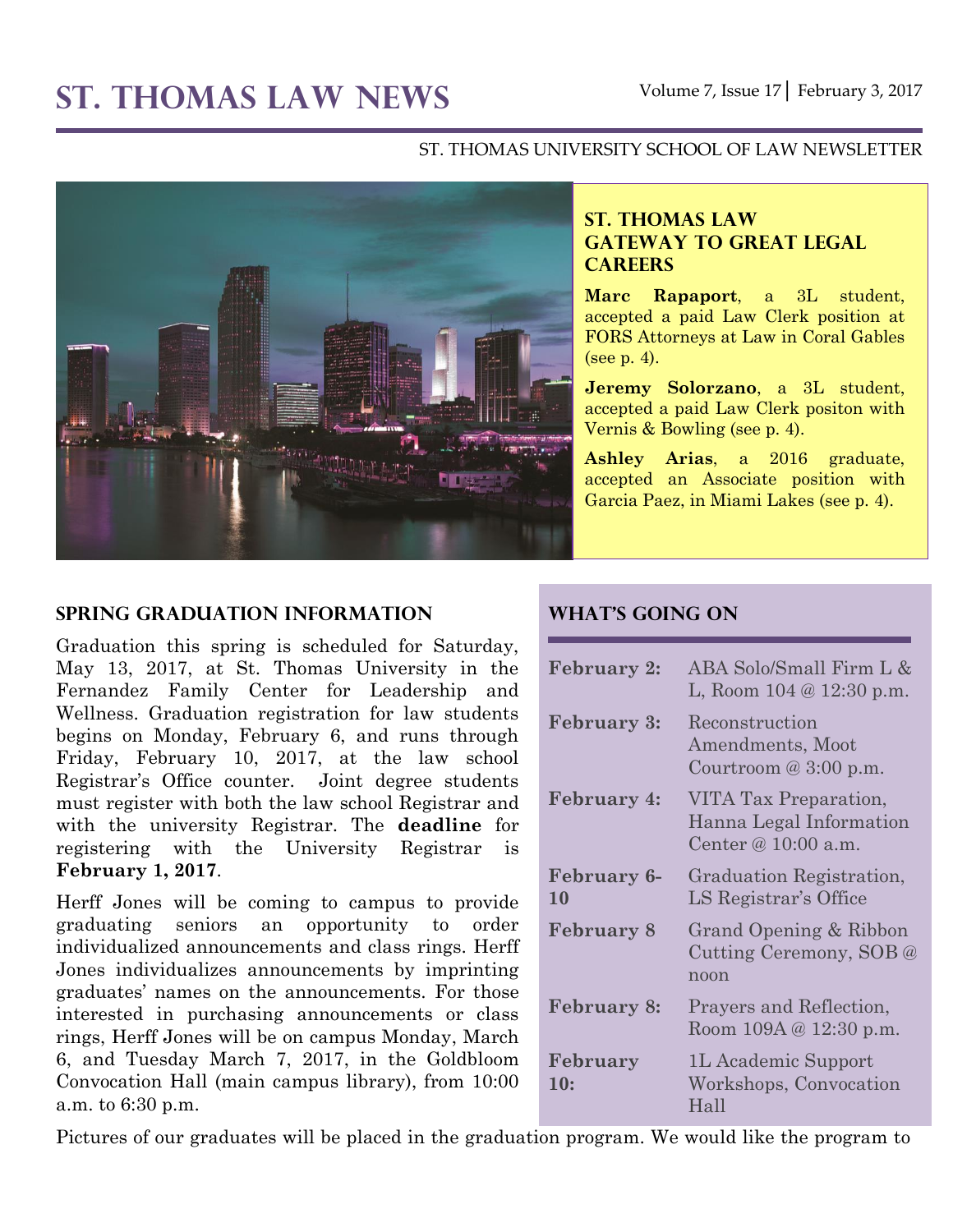include photographs of the entire graduating class. There will be a photographer on campus taking graduation photos on March 6, and March 7, 2017, in the Goldbloom Convocation Hall from 10:00 a.m. to 6:30 p.m. To help this process run smoothly, you must sign-up for a time slot by visiting <http://go.stu.edu/law/students/grad-photos>

## **Accommodations**

Students seeking testing accommodations must do so before Friday, March 10, 2017, because the law school needs adequate time to evaluate documentation, work out the specific accommodations, and arrange scheduling. If a student does not submit the request for accommodations prior to March 10, 2017, he or she will not be able to receive accommodations on finals in May 2017.

Students who need help or guidance with the procedures and policies should consult with Assistant Dean John Hernandez as soon as possible.

# **1L Academic Support Workshops**

Please be advised that the first of three mandatory 1L Academic Support Workshops is scheduled for February 10, 2017. (The other workshops are: March17 and April 12, 2017.)

All 1L Students (including Flex students) are required to attend as follows:

- Sections 2A, 2C, 3, and 4C 9:30 a.m. 11:15 a.m.
- Sections 1, 2B, 4A, and  $4B 12:45$  p.m.  $2:30$  p.m.

**Flex Students who are in multiple sections can attend whichever session is most convenient**. **All other students must attend the specific assigned section**. Students need **to be sure to sign the attendance sheet.**

**The workshop will be held in Convocation Hall**. This is the large room that is on the first floor of the main University Library. The entrance is on the far side of the main University Library. You go past Einstein's, past the main University Library doors, turn right at the corner of the building and the doors will be in the middle of the building.

# **Scholarship Opportunity**

The Cuban American Bar Foundation is awarding at least two categories of distinct scholarships in the fall term. One category of scholarship is called the "At-Large" scholarship and the applicant must meet the Criteria list below. The amount of this scholarship has not been announced. The "At-Large" scholarship is competitive. Generally more than one scholarship is awarded. All law students at the local law schools compete for these scholarships.

The second scholarship is endowed by Cuban American Bar Association (CABA) at St. Thomas Law, specifically for St. Thomas Law students. CABA annually awards a \$3,000 scholarship to an eligible law student currently enrolled at the St. Thomas University School of Law. To be eligible for the "At-Large" and endowed CABA Scholarships, the applicant must be (1) a Cuban American law student who has distinguished himself or herself academically and/or in service-oriented activities, or both; or has distinguished himself or herself in research, writing, community service, and other activities of importance to the Cuban American community; (2) a currently enrolled student in good academic standing at St. Thomas University School of Law. The scholarship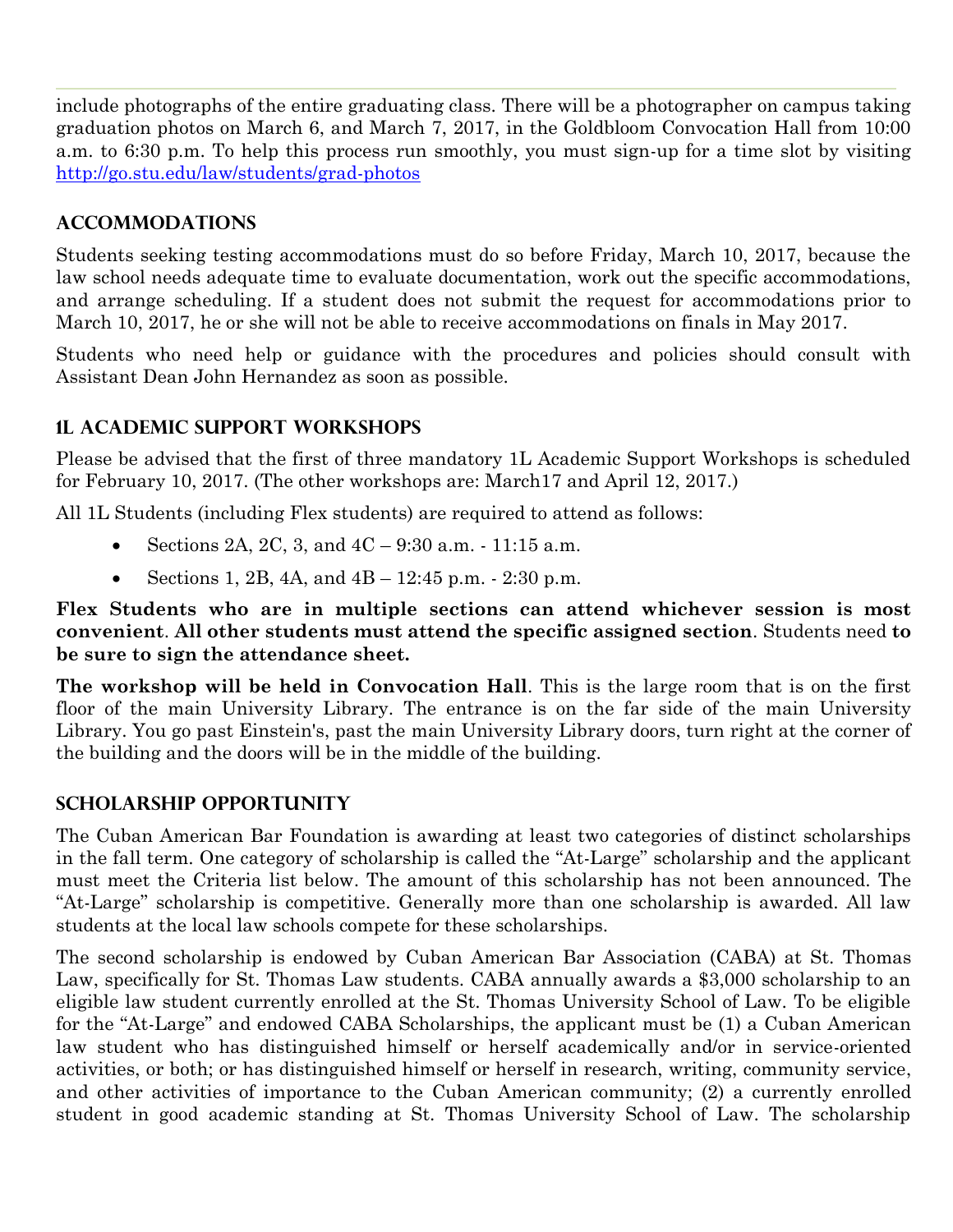monies may be applied toward tuition, fees, and housing expenses.

The applicant must submit a competitive essay (no more than 1,000 words) focusing on, and describing in detail, the activities and achievements that qualify him or her for the award, an updated resume, and a copy of his or her transcript.

Students can submit the same information and ask to be considered for both the "at large" scholarship(s) and the endowed scholarship.

Your application should be received by the Student Affairs Office on or before 5:00 p.m. on Tuesday, February 28, 2017. You can e-mail a copy of your application to [chartley@stu.edu](mailto:chartley@stu.edu) in lieu of submitting hard copy. Please use your STU e-mail account, or it will not be accepted. It is your responsibility to request a verification of receipt if you e-mail the copy.

This office will then forward a copy of these materials to the Cuban American Bar Association to meet its deadline for receipt of all applications and retain one copy for the St. Thomas University School of Law scholarship files.

## **Booher Inn of Court**

On January 25, 2017, St. Thomas Law student-members of the Stephen R. Booher American Inn of Court enjoyed an evening of cocktails and dinner at the Embassy Suites, Fort Lauderdale. Members enjoyed a powerful presentation about applying the Florida Rules of Court Procedure, specifically regarding evidence presented in court, ambulance chasing, and advertising.



Pictured: (sitting left to right): **Jason Ross** (3L), **Jessica** 

**Bracho** (2L), Attorney Michael Fischler; (standing left to right): **Agnieszka Chiapperini** (2L), **Nick Passantino** (2L), Professor **Nadia Soree**, **Joe Galinskie** (1L).

### **Save the Date**

The St. Thomas Law annual Donor Scholarship and Law Day Luncheon will be held on Tuesday, April 4, 2017, at 12:00 p.m. in the Evelyn and George Goldbloom Convocation Hall. On that day, the Law School will be honoring our named scholarship donors and their student recipients, as well as students evidencing outstanding achievement in academics.

### **Donor Scholarship Recipients Announced**

The following students were selected as co-recipients of the "Best Foot Forward" Scholarship for their devoted services to the Foster Care Community: **Yudilennis Caneda**, **Parbattie Rampersaud**, and **Jason Ross**.

#### **STUDENT ACHIEVEMENTS**

**Antonio Dowel**, a 3L student, was awarded the F. Malcolm Cunningham, Sr. Bar Association Bar Prep scholarship. The scholarship is awarded each to deserving African American law school students to assist them in their bar study preparation for the Florida Bar Examination.

Antonio will be recognized at the 2017 William M. Holland Scholarship Luncheon on Friday,